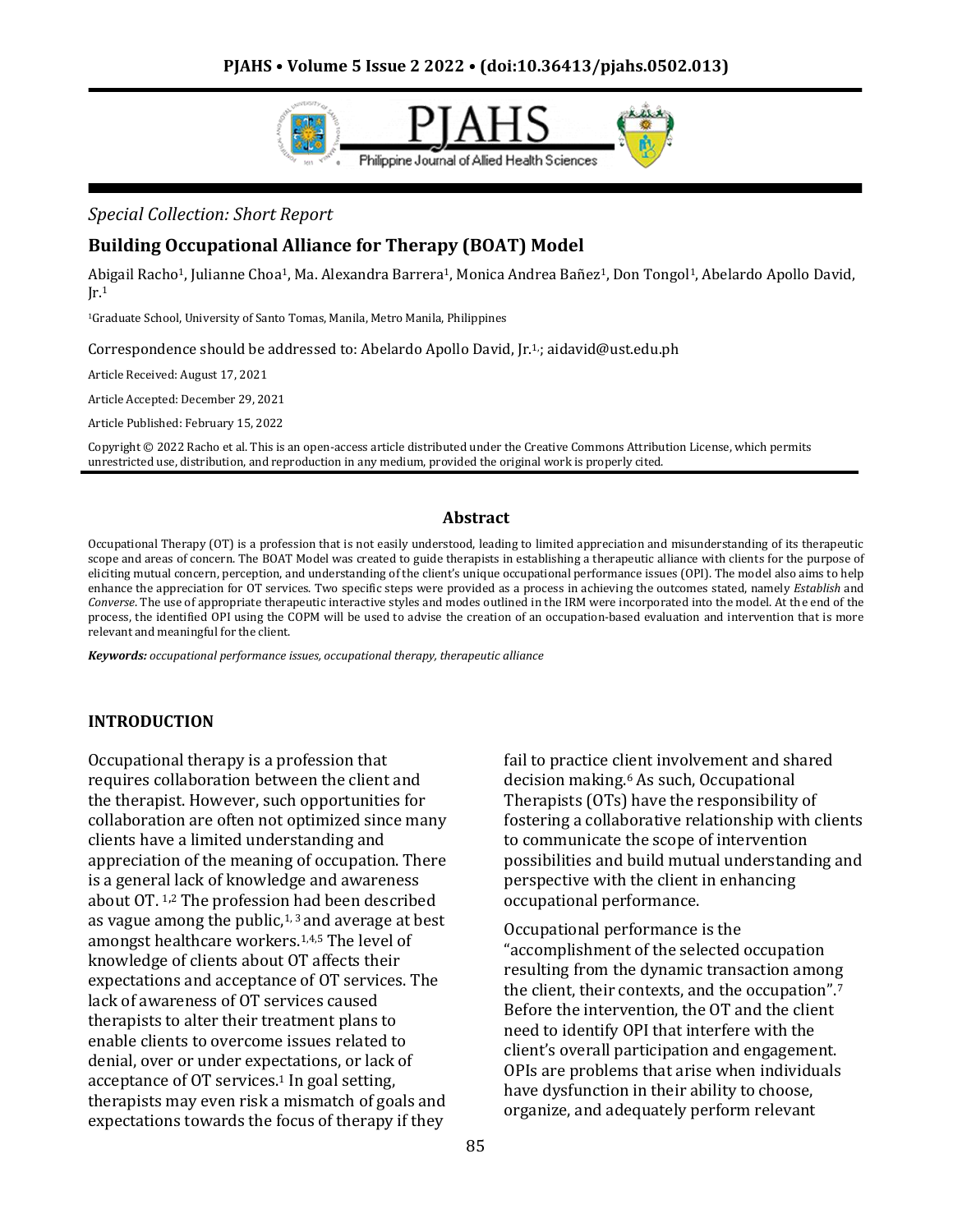occupations. <sup>8</sup> Identification of OPIs with clients is vital to the initial stages of the OT process. In directing the narrative around the client's perceived OPI when first meeting clients, the therapist communicates the purpose of OT to their clients in the process. <sup>9</sup> Moreover, therapists become responsible for enhancing opportunities for the client to be more engaged in therapeutic decision-making with increased perception and understanding of their lived experiences as occupational beings. 9

# **DEVELOPMENTAL PROCESS**

The conceptual framework was developed when the researchers found a clinical roadblock experienced in practice, specifically the client's difficulty identifying OPI due to a lack of knowledge and appreciation about OT as a profession.

The researchers reviewed articles on potential consequences that could reverberate throughout the therapeutic management if the OTs failed to sufficiently explain their own professional identity and focus on OPI before any underlying factors that may have contributed to the occupational problem. Client dissatisfaction with services, blurring of professional identity, and failure to address the OPI relevant to the client's daily context were possible consequences in failing to focus on occupation-based assessments directly. <sup>10</sup> This prompted the researchers to create a conceptual model that will guide therapists in setting the stage and in creating a therapeutic alliance for the purpose of enhancing their clients' understanding of OT services as agents that address occupational performance problems. Published journals and articles that focused on client-therapist collaboration and articles on how to elicit discussion on occupational performance problems through therapist's skills and strategies were studied.

Therefore, the model would focus on setting the stage in creating a therapeutic alliance with the client and providing direction to arrive at a mutual understanding and prioritization of the client's occupation-focused issues and a deeper appreciation for OT services at its conclusion. All information gathered will aid the therapist in

creating a meaningful, individualized, and collaborative OT formal evaluation with the client.

### **THEORETICAL BASES**

Canadian Practice Process Framework (CPPF) and Intentional Relationship Model (IRM) were key conceptual frameworks and models used to develop the BOAT Model.

**CPPF**. The general process of the BOAT model is derived from the Canadian Practice Process Framework (CPPF). <sup>8</sup> The framework determines the steps in achieving a client's understanding of OT, identifying occupational performance issues, and acknowledging the contextual factors surrounding the therapeutic process. The development of the BOAT model focused only on the first two key actions that compromises the eight key actions proposed in the CPPF. These essential steps include *(1) enter/initiate and (2) set the stage.* <sup>11</sup> *Enter/initiate* is the process of screening the client upon referral to OT and identifying their background. This is in preparation for building rapport with the client, leading to a harmonious and cooperative relationship. Here, the therapist establishes contact with the client for the first time and sets the stage for their future interactions throughout the OT process. *Set the stage* is focused on understanding the client and their occupational challenges. It entails determining aspects of the context and environment that can hinder or support their occupational engagement. The first two stages prepare the client to enter the therapy process officially and for them to express their consent to avail of OT intervention.

The elements of CPPF also include the societal context and practice context, which influence the overall therapeutic process. <sup>8</sup> The practice context corresponds to the factors that the client and therapist have that shape their interactions embedded in a wider societal context. The societal context encompasses both the client's and therapist's institutional, cultural, physical, and social environment. The contexts mentioned above highlight the interaction and relationship of the therapist and client in therapy.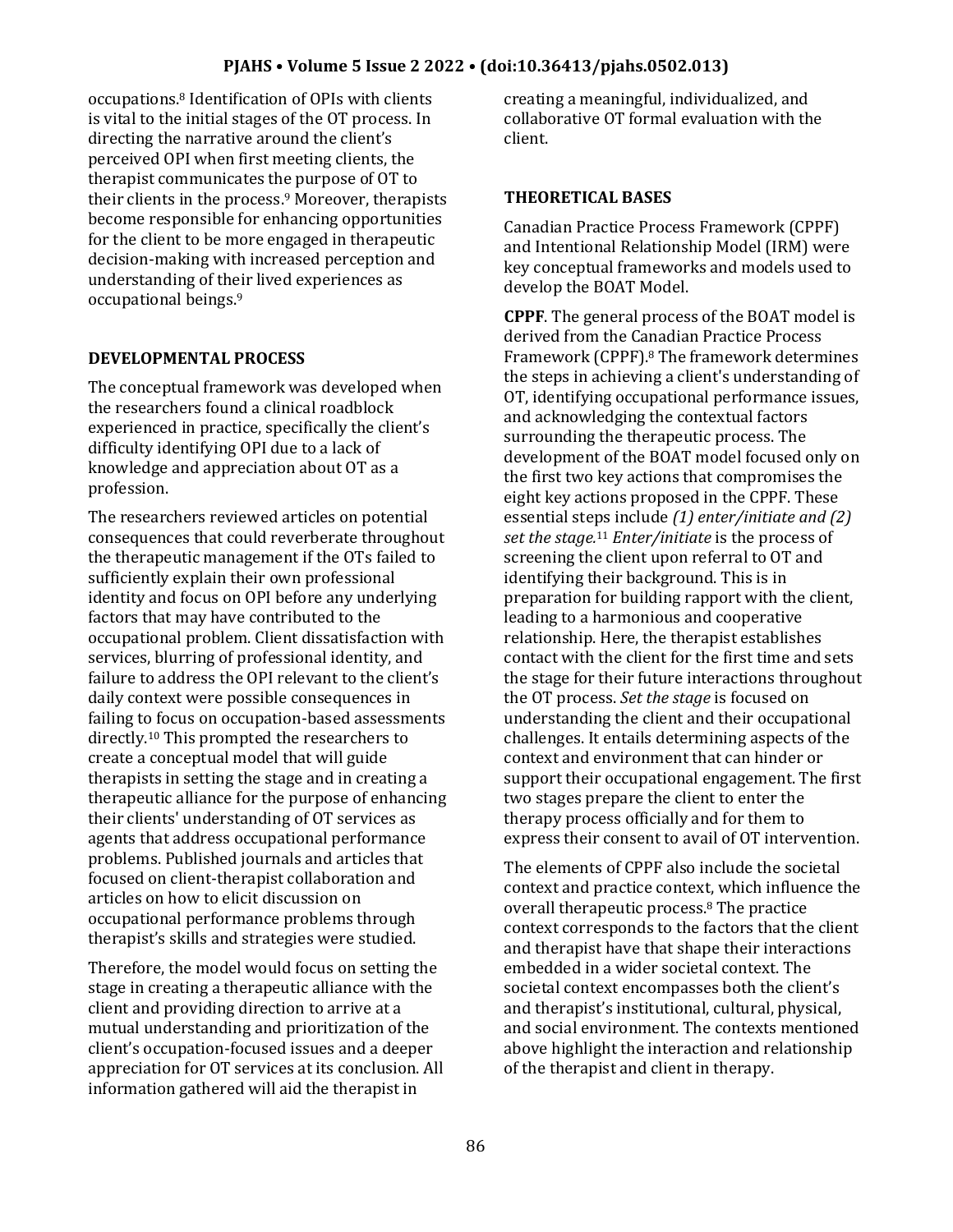**IRM.** The Intentional Relationship Model explains the relationship between the client and the therapist as one potential precondition for the client's engagement in the OT process. <sup>12</sup> The intentional use of the therapeutic relationship includes the therapist's consideration of appropriate responses to interpersonal events occurring in therapy. It is important for the therapist to develop interpersonal skills to build a therapeutic alliance and use appropriate communication styles that best support the client's occupational needs. Therapists must consider the clients' unique interpersonal characteristics and the preferred ways of interacting during therapeutic mode selection. 13 The ultimate goal of IRM is to help therapists improve their relationships with clients, as this can help them provide their assistance to clients more effectively.

### **CONCEPTUAL MODEL**

## **Building Occupational Alliance for Therapy (BOAT) Model**

### **1. Boat**

The boat represents the *therapeutic alliance* between the therapist, client, family, and others. The boat symbolizes the intentional relationship that is formed between the therapist and the client. Collaboration has been defined as "working together towards a common goal."<sup>14</sup> This is necessary for shared decision-making and mutual focus on identifying occupational performance concerns. The boat direction is affected by the sailors controlling the boat, and the winds and currents represent external elements that affect occupational performance. It is essential to consider all these factors to keep the boat sailing in the right direction.

# **2. Sailors**

The sailors represent both the occupational therapist and the client. The *occupational therapist* is the technical expert that clients consult for their professional knowledge. <sup>15</sup> The therapist's role is to guide, actively listen, and understand the clients' individuality. Their main objective is to prioritize the clients' needs and wants to achieve success. 16,17 Through this relationship, therapists and clients work

together to achieve client-centered practice. The therapist must empower clients to appreciate themselves as occupational beings that are fully capable of self-determination.

For the purpose of this paper, the client would be defined as the actual client, their family, and others that are included within the therapeutic process. The client is a unique occupational being that holds a valid and important source for therapeutic goal setting. In a client-centered practice, clients are thought of as having the capability to choose their own goals and have the right to make their own choices in therapy.

Balanced teamwork among the sailors is important to keep the boat sailing in the right direction towards the island, representing the successful identification of OPI arising from a shared-decision making and collaboration process between the client and the therapist in the determination of occupation-based outcomes. The sailors hold their own insights, attitudes, beliefs, culture, and capabilities that can potentially influence each other. If the therapist dominates the decision-making process as the "expert" and maneuvers the sail notwithstanding the client's input, the boat may veer away from the desired destination.

# **3. Winds and Currents**

The concepts behind the winds and sea currents were adapted from the CPPF "societal and practice context" that affect the collaboration and process of OT for both the client and therapist. These contexts can either be considered a facilitator or barrier towards obtaining clients' appreciation and understanding of the scope of OT. The *wind* represents the societal context of both the therapist and the client. This context encompasses both the client's and therapist's institutional, cultural, physical, and social environment. The *currents* represent the practice context and conditions of the existing OT transaction.

# **4. Buoys**

The buoys represent the steps that will guide OT practitioners in facilitating OPI identification and a greater appreciation of OT for clients.

# **Establish Rapport and Knowledge of OT.** The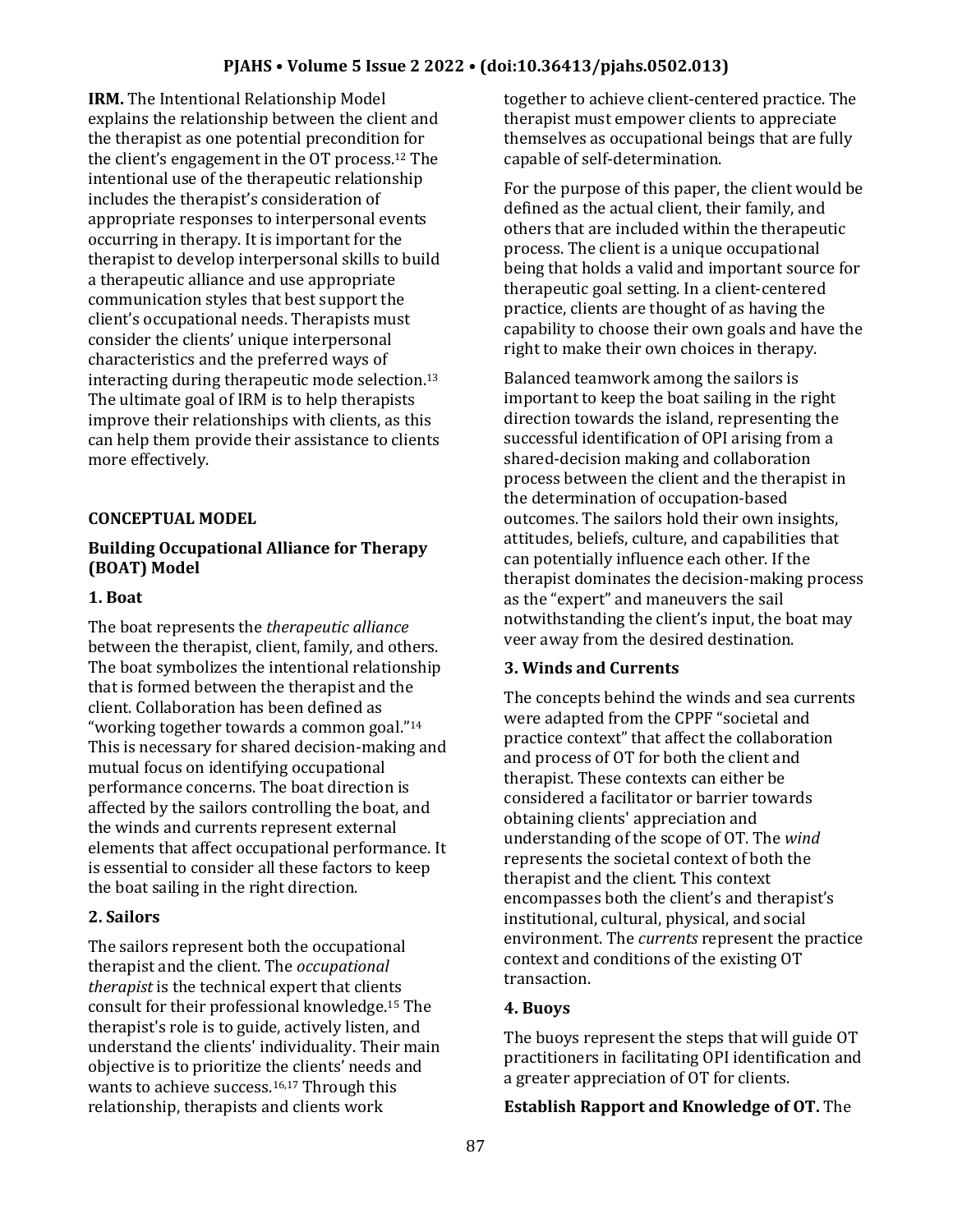first step is to establish OT knowledge and build rapport with the client<sup>1</sup>. Therapists may probe for specific information about the client's knowledge of OT to highlight the depth of the clients' understanding of the profession at the start of the meeting. The therapist would also need to define occupational performance to the client so they are oriented towards the focus of

OT services. In employing this process, clients in effect obtain critical information that will help them decide to pursue therapeutic services or not<sup>11</sup>. It is also recommended to build trust with clients first before trying to probe for the client's OPI, as the likelihood of disclosure increases when clients feel they can trust their therapists enough.



**Figure 1.** Building Occupational Alliance for Therapy (BOAT) Model

At this point, the therapist would then need to identify and account for the possible barriers and facilitators between the client, the therapist, and the context that would potentially affect their therapeutic alliance and collaboration. The therapist would then use their clinical reasoning skills to determine appropriate interactive styles and modes from the IRM that will be utilized. The choice of strategies shall be dependent on what is needed by the client and therapist to enhance their relationship and consequently

foster enhanced trust, disclosure, and confidence on the client's part to prepare them for eventually conversing about their OPIs with the therapist in the next buoy.

The *encouraging mode* will be used to foster hope and willingness to engage in collaboration with the therapist in starting the therapeutic process. The *problem-solving mode* will be used to facilitate reasoning and employ strategic questions to identify solutions for potential issues in collaboration or identification of OPIs.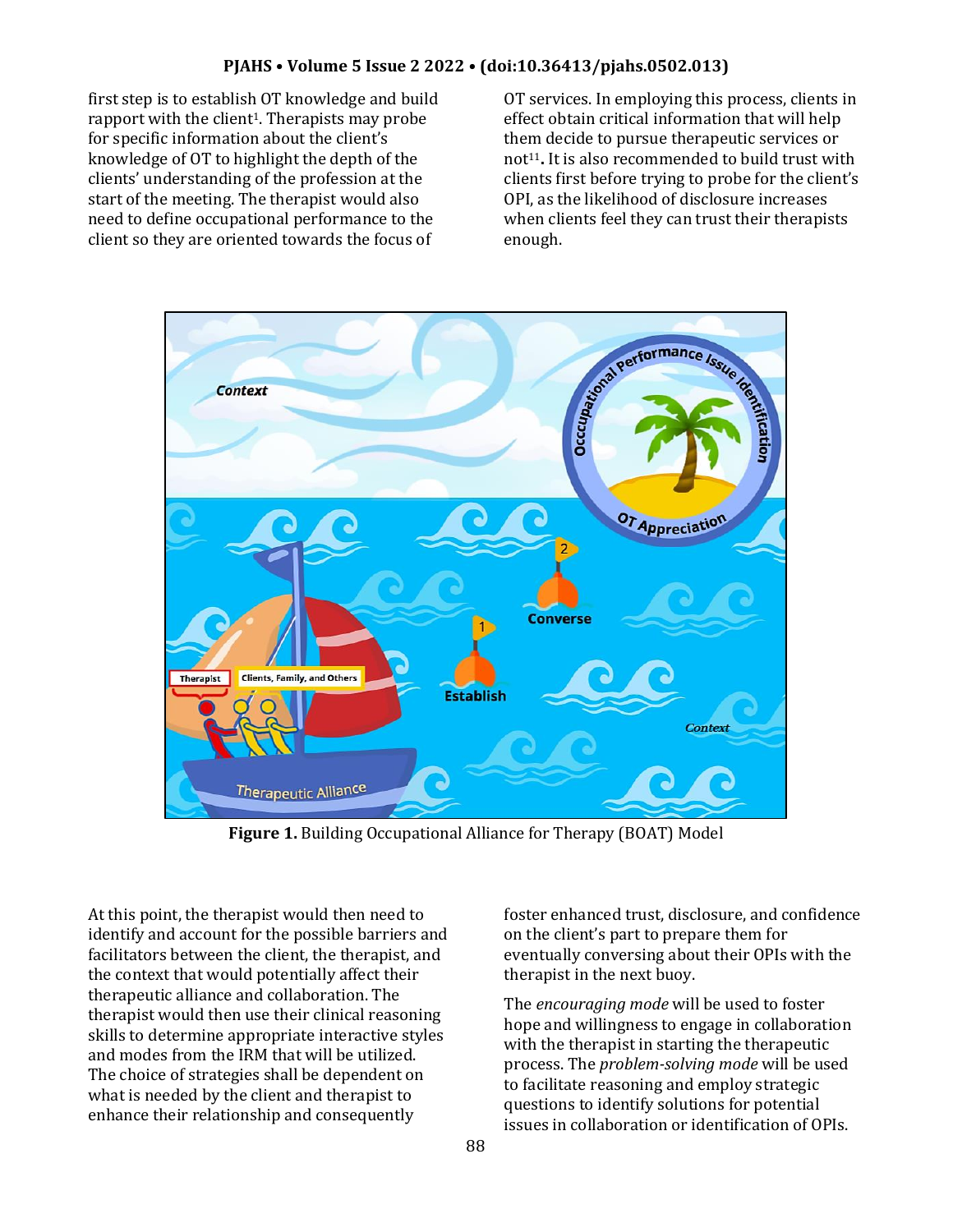### **PJAHS • Volume 5 Issue 2 2022 • (doi:10.36413/pjahs.0502.013)**

Finally, the *instructing mode* will be used in providing clear expectations and explanations about OT scope should the therapist identify lacking information that impedes effective discussion for OPI identification.

At the end of this stage, the therapist, client, family, and others will have a mutual understanding and clear expectations from each other to be able to work together in the future effectively. The therapist's communication style, interpersonal skills, and choice of therapeutic modes<sup>18</sup> will help overcome the barriers to client-centered care and will aid in educating the client about the OT process, develop trust, discover and rediscover aspirations and instill awareness of occupational possibilities.

**Converse about OPI.** In this step, the therapist and client will now have a discourse on the client's OPI to formulate the occupational profile. At this stage, the therapist shall be assuming a collaborating mode to help the client facilitate ownership of their own OPIs and utilize the *empathizing mode* to understand and validate what the clients will share on their lived experiences.

The Canadian Occupational Performance Measure (COPM) will be used to enable the active participation of the client in defining OPI. This tool will also facilitate a goal-setting process in a client-centered approach. Furthermore, the COPM interview may influence the client's understanding of their problems which facilitates a process of self-awareness and may also influence the therapy outcomes. <sup>19</sup> From the gathered information, OTs will be able to develop a working hypothesis regarding the reasons and challenges behind the client's OPI.

At the end of this stage, the therapist summarizes all the findings and gives relevant information on the client's concerns so that decisions may be made on the focus of OT services from the evaluation to the intervention process.

### **5. Island**

The island represents the successful identification of OPI arising from a shared decision-making and collaboration process between the client and the therapist. Determining the OPI with the client is a central principle in the provision of client-centered practice. Consequently, there will also be a greater sense of appreciation for the role of OT once OPIs have been identified together by the therapist, client, family, and others.

**Limitations.** The BOAT model is limited to the OT processes of screening and gathering the client's subjective information, which involves the identification of OPI. Also, further research could elaborate on the barriers and facilitators of collaborative OPI between the client and the therapist, such as internal factors, skills, attitudes, and qualities, and how to address these factors, which could be explored further by another model.

#### **CONCLUSION AND RECOMMENDATIONS**

The BOAT model aims to address the client's lack of knowledge on OT that leads to difficulties in formulating OPI, resulting in difficulties in engaging in the therapeutic process that affects the overall motivation and satisfaction in OT services. The model aims to promote a clientcentered approach where therapists provide understandable information to clients that will guide them to identify their own occupational issues.

This model proposes the use of the buoys in order for the therapist to help the client assume an active role in identifying occupational concerns and to better understand OT. This model promotes a client-centered approach in which both the therapist and the client are active participants in decision-making throughout the entire OT process from evaluation up to intervention. Using the COPM can foster an appreciation of occupations, shifting the narrative to occupations and identifying occupational problems from the client's perspective. Moreover, it is recommended to conduct further qualitative and quantitative research on using the model in practice.

### **Individual author's contributions**

A.A.I.D.: conception of work, analysis, and interpretation of work, approval of the version to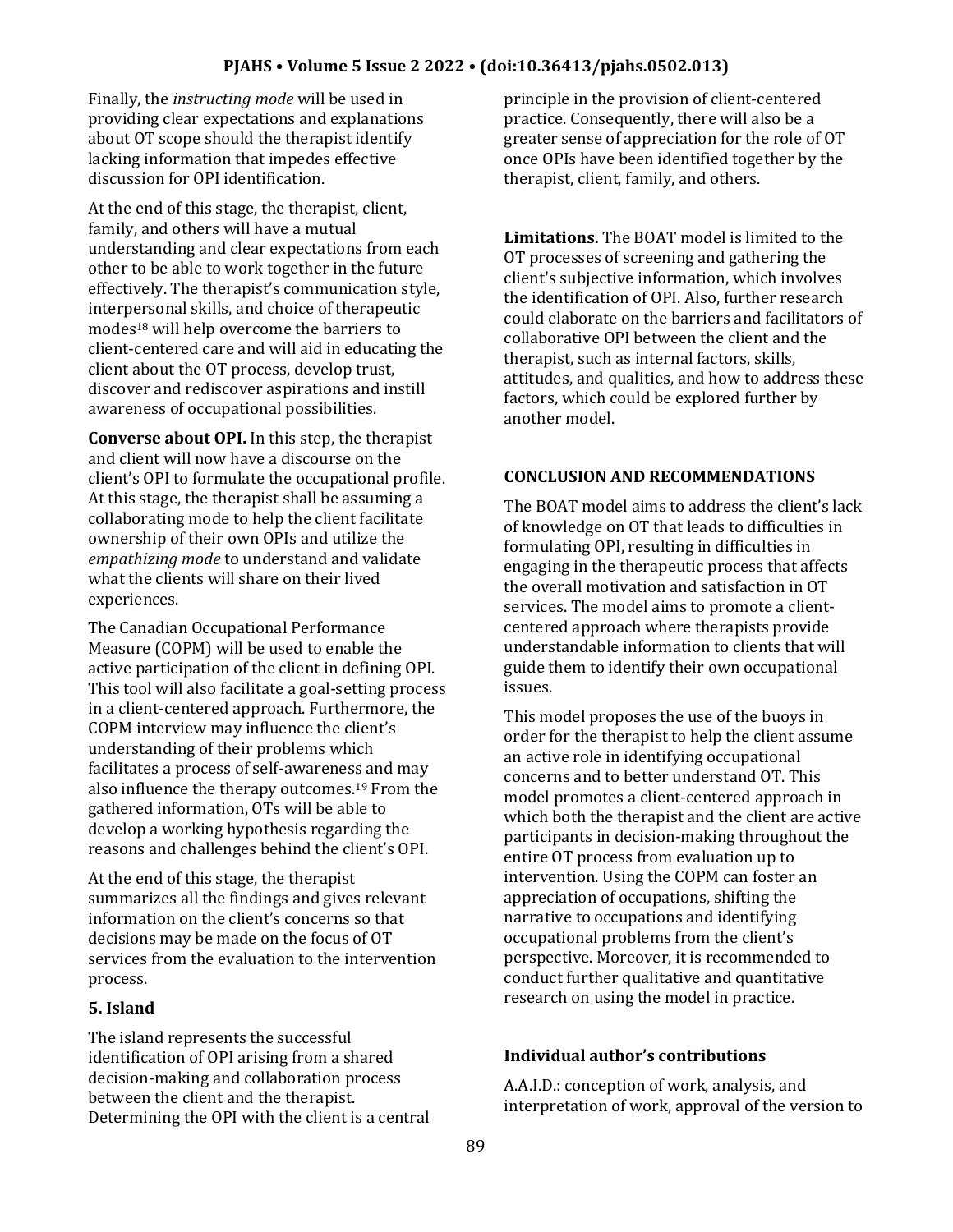### **PJAHS • Volume 5 Issue 2 2022 • (doi:10.36413/pjahs.0502.013)**

be submitted for publication, and accountable for most aspects of the work; A.A.R.: conception of work, acquisition, analysis, and interpretation of work, drafting the work and revising critically and accountable for most aspects of the work; J.K.Y.C.: conception of work, acquisition, analysis, and interpretation of work, drafting the work and revising critically and accountable for most aspects of the work; M.A.D.B.: conception of work, acquisition, analysis, and interpretation of work, drafting the work and revising critically and accountable for most aspects of the work; M.A.T.B.: conception of work, acquisition, analysis, and interpretation of work, drafting the work and revising critically and accountable for most aspects of the work; D.N.M.T.: conception of work, drafting the work

### **Disclosure statement**

The first author is the founder and executive director at Independent Living Learning Center, Academia Progresiva de Manila, the founder and president of REACH Foundation, Inc., and the program director of Mandaluyong CARES - Project Teach. The rest of the authors are graduate students of Master of Science in Occupational Therapy at the University of Santo Tomas. The second author is a regular member of PAOT. The last author is the owner of Rehabworks Therapy Center Tuguegarao City, Cagayan Valley. The views expressed in this paper do not reflect the general position or opinion of the organization.

### **Conflicts of interest**

The authors attest that they have no affiliations with or involvement in any organization or entity with any financial interest or non-financial interest in the subject matter or materials discussed in this special article. Therefore, no conflict of interest is declared.

### **Acknowledgment**

We thank Mr. Kim Gerald Medallon, MHPEd, OTRP, for reviewing the BOAT model by providing relevant comments and suggestions in the conceptualization and interpretation of the

model. We also thank Mr. Mark Emil Ligon, MSOT, OTRP, for reviewing the BOAT model by accepting and approving the model for publication.

#### **References**

- 1. Darawsheh WB. Awareness and knowledge about occupational therapy in Jordan. Occupational therapy international. 2018 May 21; vol. 2018:1-9. DOI: 10.1155/2018/2493584
- 2. Meny AH, Hayat AA, Ain QU, Tariah HS, Almarhoon AJ, Eldigire MH, et al. Knowledge about Occupational Therapy among People in Saudi Arabia. Journal of Evolution of Medical and Dental Sciences. 2021 May 31; 10(22):1703-1708. DOI: 10.14260/jemds/2021/352
- 3. Creek J, Ilott I, Cook S, Munday C. Valuing occupational therapy as a complex intervention. British Journal of Occupational Therapy. 2005 Jun 1;68(6):281-284. DOI: [10.1177/030802260506800607](https://doi.org/10.1177%2F030802260506800607)
- 4. Tariah HS, Abulfeilat K, Khawaldeh A. Health professionals' knowledge of occupational therapy in Jordan. Occupational Therapy in Health Care. 2012 Jan 1;26(1):74-87. DOI[: 10.3109/07380577.2011.635184](https://doi.org/10.3109/07380577.2011.635184)
- 5. Patel A, Shriber L. Nurse practitioners' knowledge of occupational therapy. Occupational therapy in health care. 2001 Jan 1,13(2):53-71. DOI: 10.1080/J003v13n02\_04
- 6. Saito Y, Tomori K, Sawada T, Takahashi S, Nakatsuka S, Sugawara H, et al. Determining whether occupational therapy goals match between pairs of occupational therapists and their clients: a cross-sectional study. Disability and Rehabilitation. 2019 Jul 19;43(6):1-6. DOI[: 10.1080/09638288.2019.1643417](http://dx.doi.org/10.1080/09638288.2019.1643417)
- 7. Boop C, Cahill SM, Davis C, Dorsey J, Gibbs V, Herr B, et al. Occupational therapy practice framework: Domain and process fourth edition. American Journal of Occupational Therapy. 2020 Aug 15;74(S2):1-85. DOI: 7412410010
- 8. Townsend E, Polatajko H. Enabling occupation II: Advancing an occupational therapy vision for health, well-being & justice through occupation. 2nd ed.. Ottawa, ON: CAOT Publications ACE; 2007.
- 9. Baum CM, Law M. Occupational therapy practice: Focusing on occupational performance. American Journal of Occupational Therapy. 1997;51(4):277-88.
- 10. Hocking C. Implementing occupation-based assessment. American Journal of Occupational Therapy. 2001;55(4):463-9. DOI[: 10.5014/ajot.55.4.463](https://doi.org/10.5014/ajot.55.4.463)
- 11. Letts L, Vrkljan B, Leclair L, Ripat J, Law M. Canadian Practice Process Framework: Overview and guide. McMasters University and University of Manitoba; 2009. Available from: http://bluewirecs.com/srsmcmaster/oppm/data/dow nloads/cppf%20guide%20and%20questions.pdf